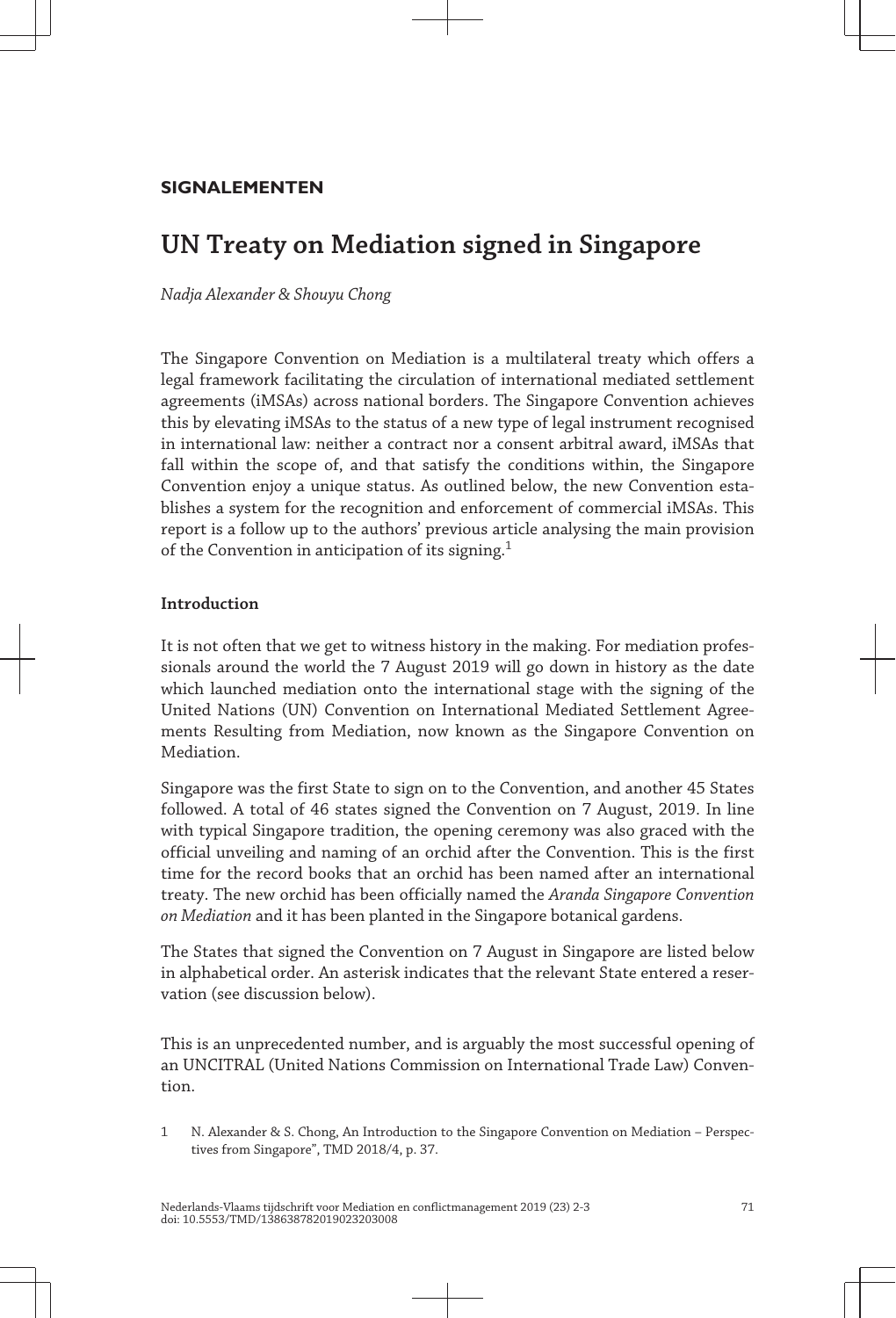Nadja Alexander & Shouyu Chong

| I. Afghanistan                                       | 17. Iran (Islamic Republic of)*           | 33. Republic of Korea                       |
|------------------------------------------------------|-------------------------------------------|---------------------------------------------|
| 2. Belarus*                                          | 18. Israel                                | 34. Samoa                                   |
| 3. Benin                                             | 19. Jamaica                               | 35. Saudi Arabia                            |
| 4. Brunei Darussalam                                 | 20. Jordan                                | 36. Serbia                                  |
| 5. Chile                                             | 21. Kazakhstan                            | 37. Sierra Leone                            |
| 6. China                                             | 22. Lao People's Democratic Repu-<br>blic | 38. Singapore                               |
| 7. Colombia                                          | 23. Malaysia                              | 39. Sri Lanka                               |
| 8. Congo                                             | 24. Maldives                              | 40. Timor-Leste                             |
| 9. Democratic Republic of the 25. Mauritius<br>Congo |                                           | 41. Turkey                                  |
| 10. Eswatini                                         | 26. Montenegro                            | 42. Uganda                                  |
| II. Fiji                                             | 27. Nigeria                               | 43. Ukraine                                 |
| 12. Georgia                                          | 28. North Macedonia                       | 44. United States of<br>America             |
| 13. Grenada                                          | 29. Palau                                 | 45. Uruguay                                 |
| 14. Haiti                                            | 30. Paraguay                              | 46. Venezuela (Boliva-<br>rian Republic of) |
| 15. Honduras                                         | 31. The Philippines                       |                                             |
| 16. India                                            | 32. Qatar                                 |                                             |

The response to the Singapore Convention is indicative of the global trend to embrace mediation processes in the toolbox of cross-border dispute resolution mechanisms. Before we elaborate further, let us summarise the steps that led to this historic Convention signing.

#### **Background**

After three years of vigorous debate in UNCITRAL Working Group II (Dispute Settlement) with participation by over 90 member States and 35 international governmental and non-governmental organisations, the draft of the UN Conven‐ tion on International Settlement Agreements Resulting from Mediation (the 'Convention') was finalised. At the  $51<sup>st</sup>$  Session of UNCITRAL on  $25<sup>th</sup>$  June 2018, the Convention was recommended for submission to the UN General Assembly for its consideration. A resolution to name the Convention the 'Singapore Convention on Mediation' was also approved. The UN General Assembly adopted the Convention on 20<sup>th</sup> December 2018. It was declared open for signing on 7 August 2019 in Singapore at a ceremony attended by 70 official State delega‐ tions.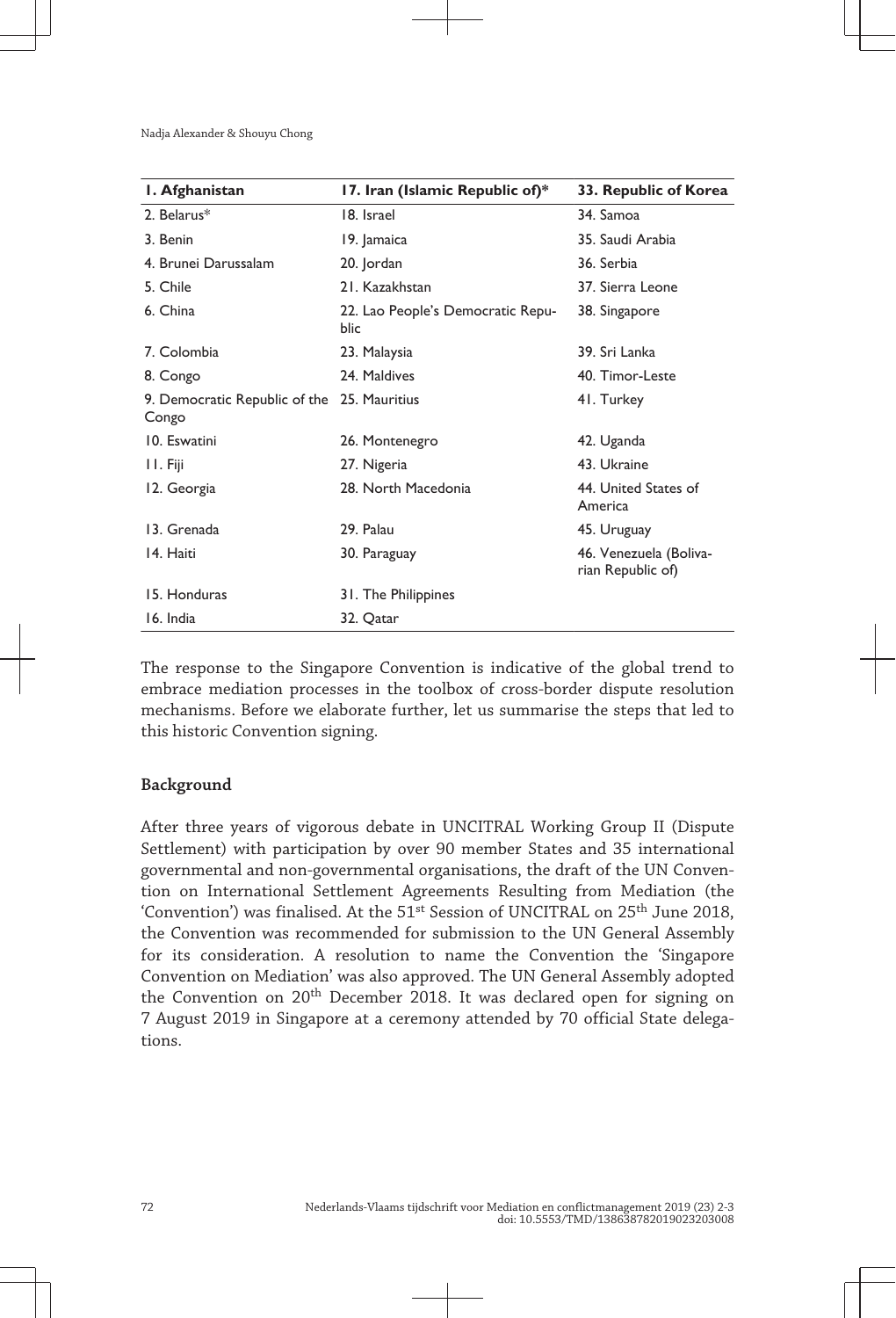#### **What is the goal of the Singapore Convention?**

The primary goal of the Convention is to advance and encourage the use of mediation for the resolution of cross-border commercial disputes. Mediation is perceived as not only a faster and less expensive form of dispute resolution,<sup>2</sup> but also as a form more likely to promote the preservation commercial relationships.<sup>3</sup> From the preliminary results of an empirical study conducted by the Singapore International Dispute Resolution Academy, the lack of a cross-border mechanism for giving legal effect to mediated settlement agreements is said to be a significant barrier to the willingness of disputants to turn to mediation.<sup>4</sup> A significant amount of time, energy and resources may be spent and exhausted in order to reach an agreement (recorded as a mediated settlement agreement), and if the other party subsequently fails to perform, the party seeking compliance would essentially have to start over in the litigation or arbitration forum. Particularly for the many disputes arising out of alleged breaches of contract, mediation may be less attractive if even a successful mediation would simply result in another contract that would have to be enforced through the usual litigation process.

So the functional goal of the Convention relates to providing an expedited enfor‐ cement mechanism for international mediated settlement agreements.<sup>5</sup> At the same time there is a much bigger goal behind this Convention and that is to put mediation on the international dispute resolution map alongside arbitration and litigation.

#### **How does the Singapore Convention Work?**

With its 16 Articles, the drafters of the Singapore Convention intended to create a minimalist and efficient framework for the recognition and enforcement of iMSAs internationally. $^6$  In most cases, once disputing parties have concluded an iMSA, they comply with their obligations. Where this is not the case, the Convention offers to parties of iMSAs that fall within its scope (Article 1) the possibility to proceed to a relevant court of a State to seek relief (Article 3). The party seeking relief will file an application before that court and submit as evidence the iMSA containing parties' signatures and an attestation by the mediator or media-

- 2 See N. Alexander, J. Checkley, S. Chong et al., International Dispute Resolution Survey: Currents of Change (2019 Preliminary Report), Singapore: Singapore International Dispute Resolution Academy 2019.
- 3 N. Alexander & S. Chong, The Singapore Convention on Mediation: A Commentary (Alphen aan den Rijn: Wolters Kluwer 2019) at para. 0.31; and S. Chong & F. Steffek, Enforcement of Inter‐ national Settlement Agreements Resulting from Mediation under the Singapore Convention: Pri‐ vate International Law Issues in Perspective, (2019) 31 SAcLJ 448, at para. 9.
- 4 Alexander, Checkley et al. 2019 at p. 15.
- 5 N. Alexander, Ten Trends in Mediation, (2019) 31 SAcLJ 405, at paras 19-20.
- 6 For a detailed treatment of the Singapore Convention on Mediation, see Alexander & Chong 2019.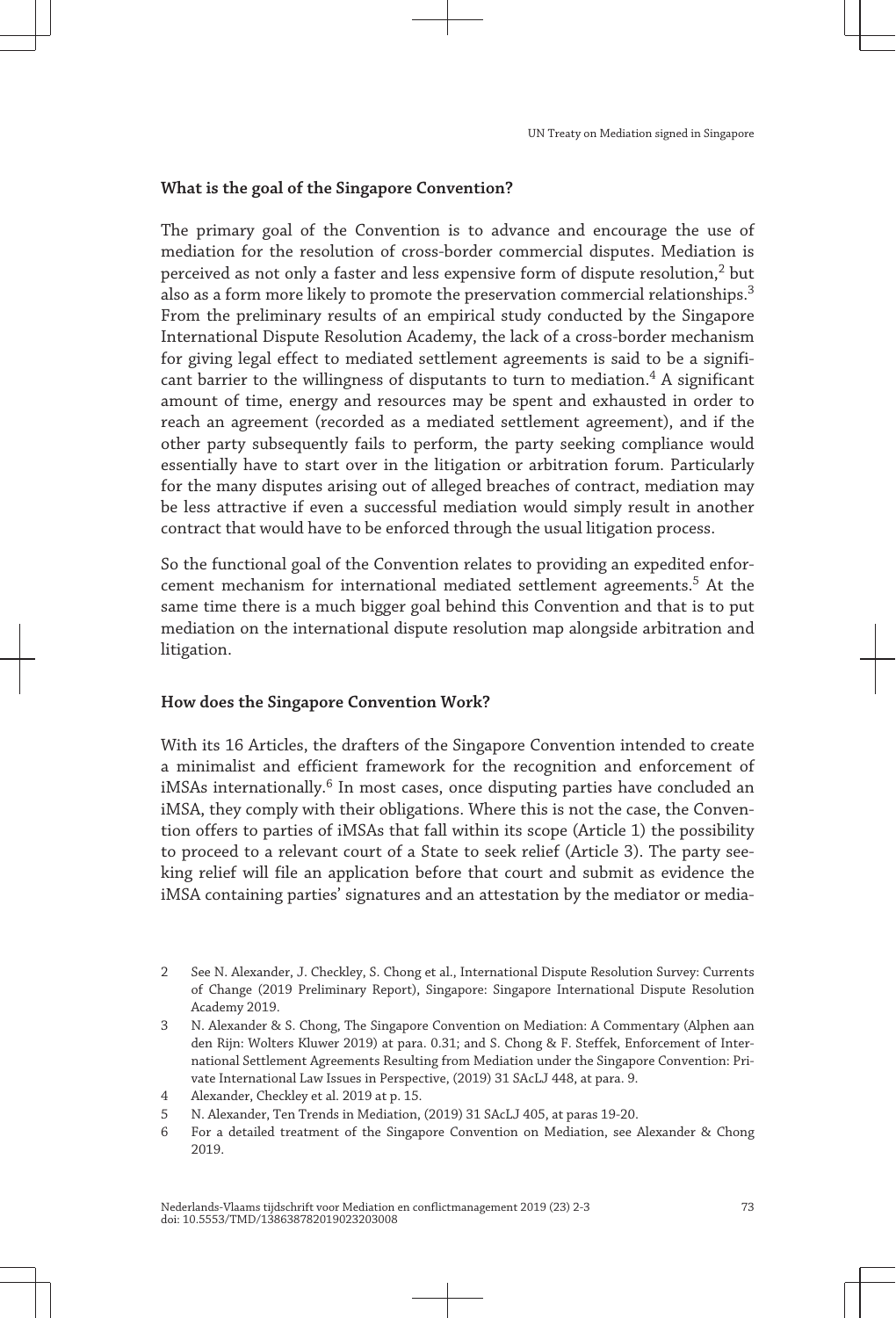tion institution that the settlement resulted from mediation (Article 4).<sup>7</sup> Provided the iMSA does not fall foul of any the grounds for refusal defined in Article 5, it will be directly enforced.

Alternatively, issues resolved and contained in the iMSA may be administered as a complete defence to the commencement of litigation or arbitral proceedings, where parties seek to contest issues already settled and reflected in the iMSA. Key to the direct enforcement method is that there is no requirement for an iMSA to undergo a review process at the place where it was concluded (the State of origin). In other words, there is no 'seat' of mediation in the sense that there is a 'seat' of arbitration. Court review in terms of the Convention only occurs in the State of enforcement.

The Singapore Convention provides for limited reservations in Article 8. Adop‐ ting states may declare that the Convention shall not be applied to settlement agreements to which it is itself a party or to which any government agency or agent of that state is a party, and adopting states are free to determine the extent of this reservation in the declaration (Article  $8(1)(a)$ ). Further, adopting states may declare that the Convention shall apply only to the extent that the parties to the settlement agreement have agreed to be subject to the Convention (Article  $8(1)(b)$ ). The latter reservation essentially permits adopting states to create a national opt-in regime for the Convention if they so desire. Reservations may be made at any time, in accordance with Article 8(3). On 7 August 2019 two States declared reservations.

Upon signature, Belarus invoked Article 8(1)(a) and made the following reservation:

In accordance with [A]rticle 8 of the Convention, the Republic of Belarus shall not apply this Convention to settlement agreements to which it is a party, or to which any governmental agencies or any person acting on behalf of a governmental agency is a party.

Upon signature, The Islamic Republic of Iran, invoking Article 8(1)(a) and 8(1)(b), declared:

'The Government of the Islamic Republic of Iran seizes the opportunity at this moment of signing "the United Nations Convention on International Settlement Agreements Resulting from Mediation", to place on the record its "understanding" in relation to provisions of the Convention, bearing in mind that the main objective for submitting this declaration is the avoidance of eventual future interpretation of the following articles in a manner incompa-

<sup>7</sup> Art. 4 further provides that other forms of suitable evidence may be submitted in the absence of the mediator's signature on the iMSA or an attestation by the mediator or mediation institution that the settlement agreement resulted from mediation: see commentary to Article 4 in Alexander & Chong 2019.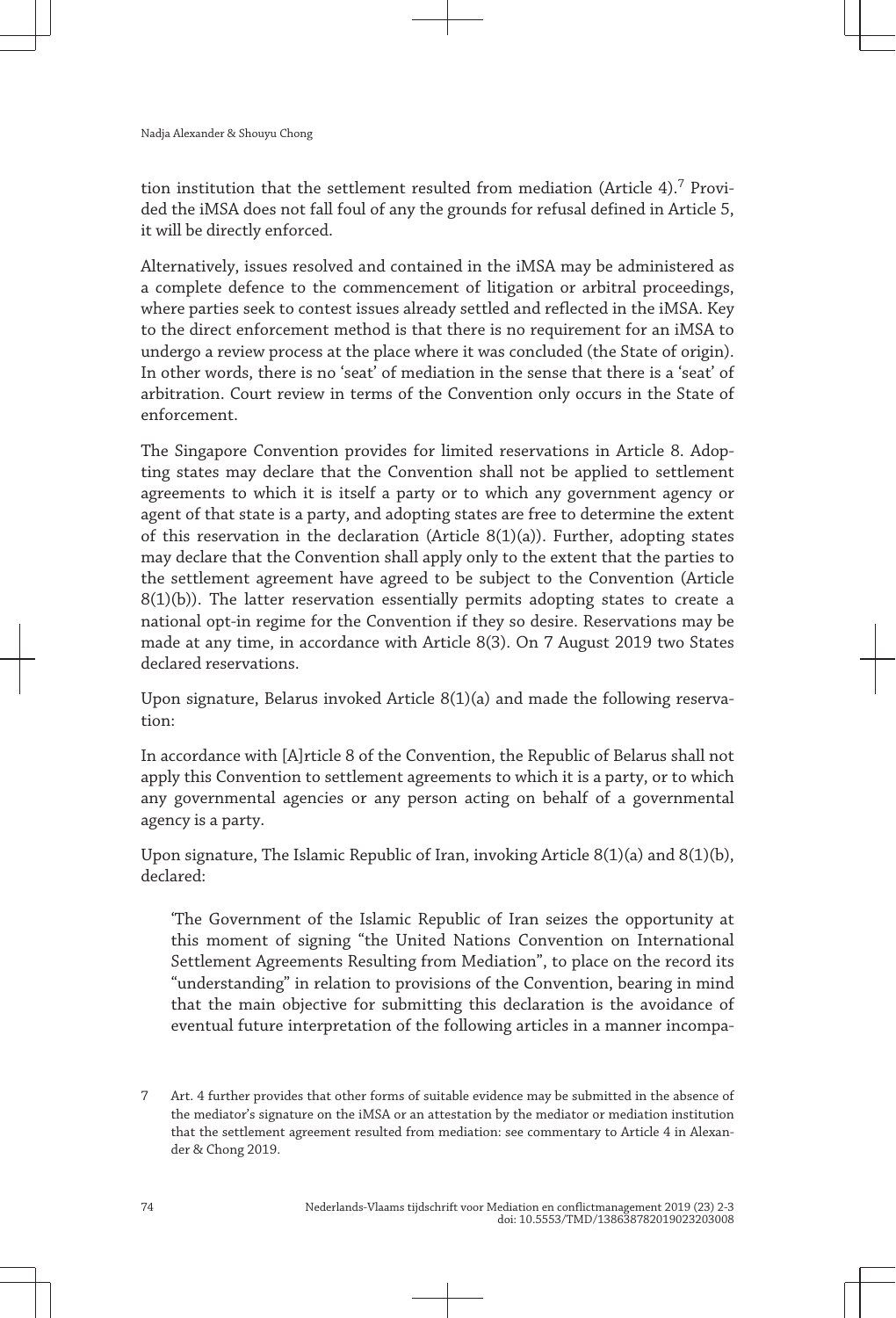tible with the original intention and previous positions or in disharmony with national laws and regulations of the Islamic Republic of Iran.

It is the understanding of the Islamic Republic of Iran as well as reservations that:

- [T]he Islamic Republic of Iran has no obligation to apply this Convention to settlement agreements to which it is a party, or to which any governmental agencies or any person acting on behalf of a governmental agency is a party, to the extent specified in the declaration;
- The Islamic Republic of Iran will apply this Convention only to the extent that the parties to the settlement agreement have agreed to the application of the Convention;
- The Islamic Republic of Iran may have the choice to make reservations upon ratification;
- The Islamic Republic of Iran, in accordance with the relevant provisions of the Convention, reserves the right to adopt laws and regulations to cooperate with the States.'

### **There is a new Model Law as well**

It is important to remember that UNCITRAL Working Group II did not only draft a Convention. It also amended the existing model law on conciliation of 2002 and renamed it the UNCITRAL Model Law on International Commercial Mediation (2018). The European Union was very much in favour of a revised model law over a Convention, as it was suggested that the latter might conflict with the 2008 EU Directive on Mediation.<sup>8</sup>

However the Directive and the Convention, while both dealing with cross-border mediation outcomes, have different functions and – as Verbist argues persuasively – are not incompatible. $9$  The prudent decision to draft both instruments was a result of a compromise within Working Group II.<sup>10</sup> It is the first time ever that an UNCITRAL Working Group has produced two instruments in parallel.<sup>11</sup> The new UNCITRAL Model Law on International Commercial Mediation is particularly helpful for States that have not yet enacted general legislation on mediation, and it provides a useful model and framework in this regard.

<sup>8</sup> Directive 2008/52/EC of the European Parliament and of the Council of 21 May 2008 on certain aspects of mediation in civil and commercial matters.

<sup>9</sup> H. Verbist, United Nations Convention on International Settlement Agreements Resulting from Mediation, Belgian Review of Arbitration, 53(1), 2019, p. 74-77.

<sup>10</sup> N.Y. Morris-Sharma, Constructing the Convention on Mediation – The Chairperson's Perspec‐ tive, (2019) 31 SAcLJ 487, at paras 64-72; and K. McCormick & S.S.M. Ong, Through the Look‐ ing Glass: An Insider's Perspective into the Making of the Singapore Convention on Mediation, (2019) 31 SAcLJ 520, at paras 64-65.

<sup>11</sup> K. McCormick & S.S.M. Ong, Through the Looking Glass: An Insider's Perspective into the Making of the Singapore Convention on Mediation (2019) 31 SAcLJ 520, at para 65.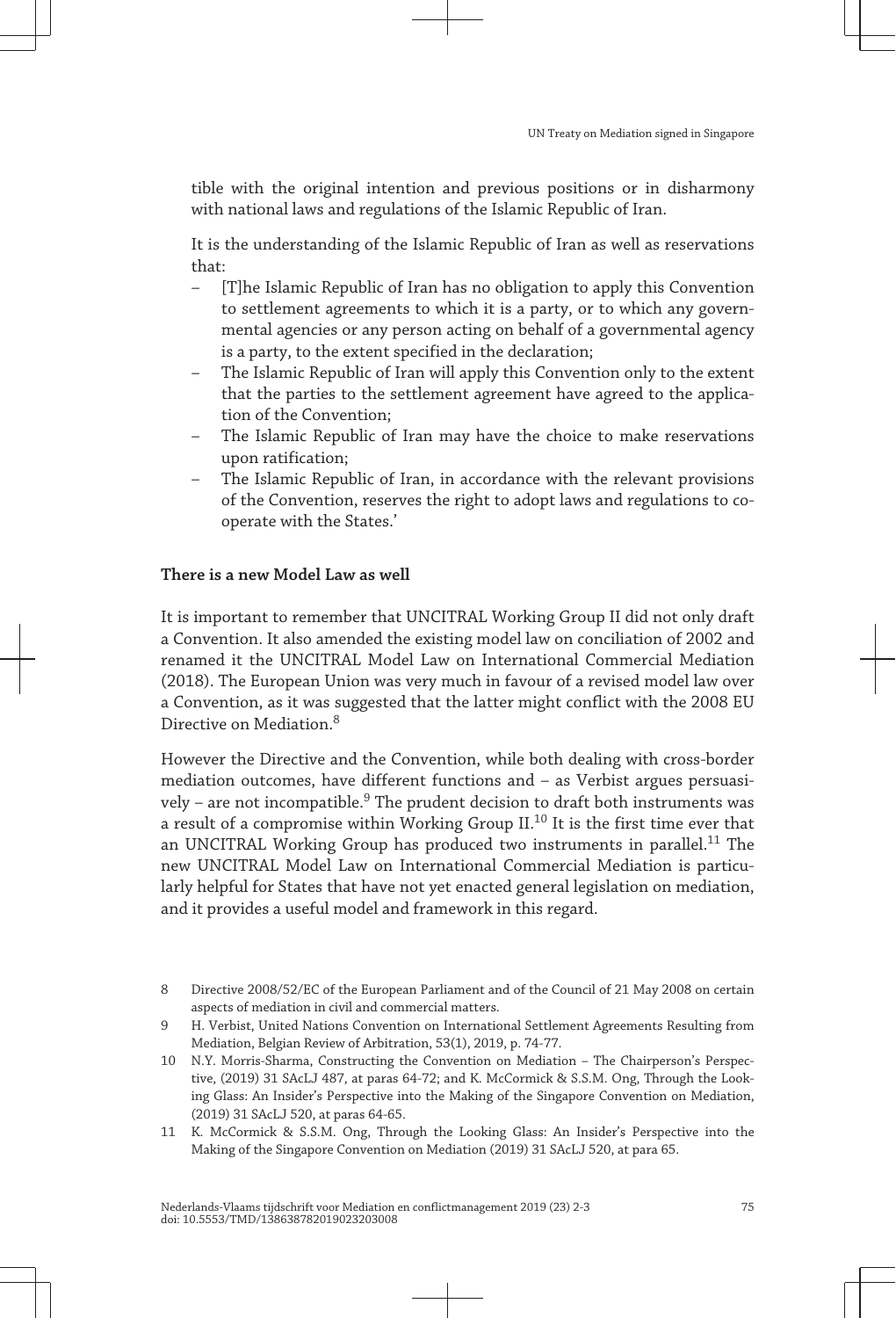

#### *State delegations signed the Singapore Convention on 7 August 2019*

## **And now?**

Numerous other States have indicated interest in signing the Convention, and they are able to do so at any time from now, in accordance with Article 11.

The Singapore Convention Signing Ceremony and celebrations are over, but the work of ratification and implementation of the Singapore Convention is only just beginning. The coming years are crucial, and they will determine whether this will be the century of international mediation.